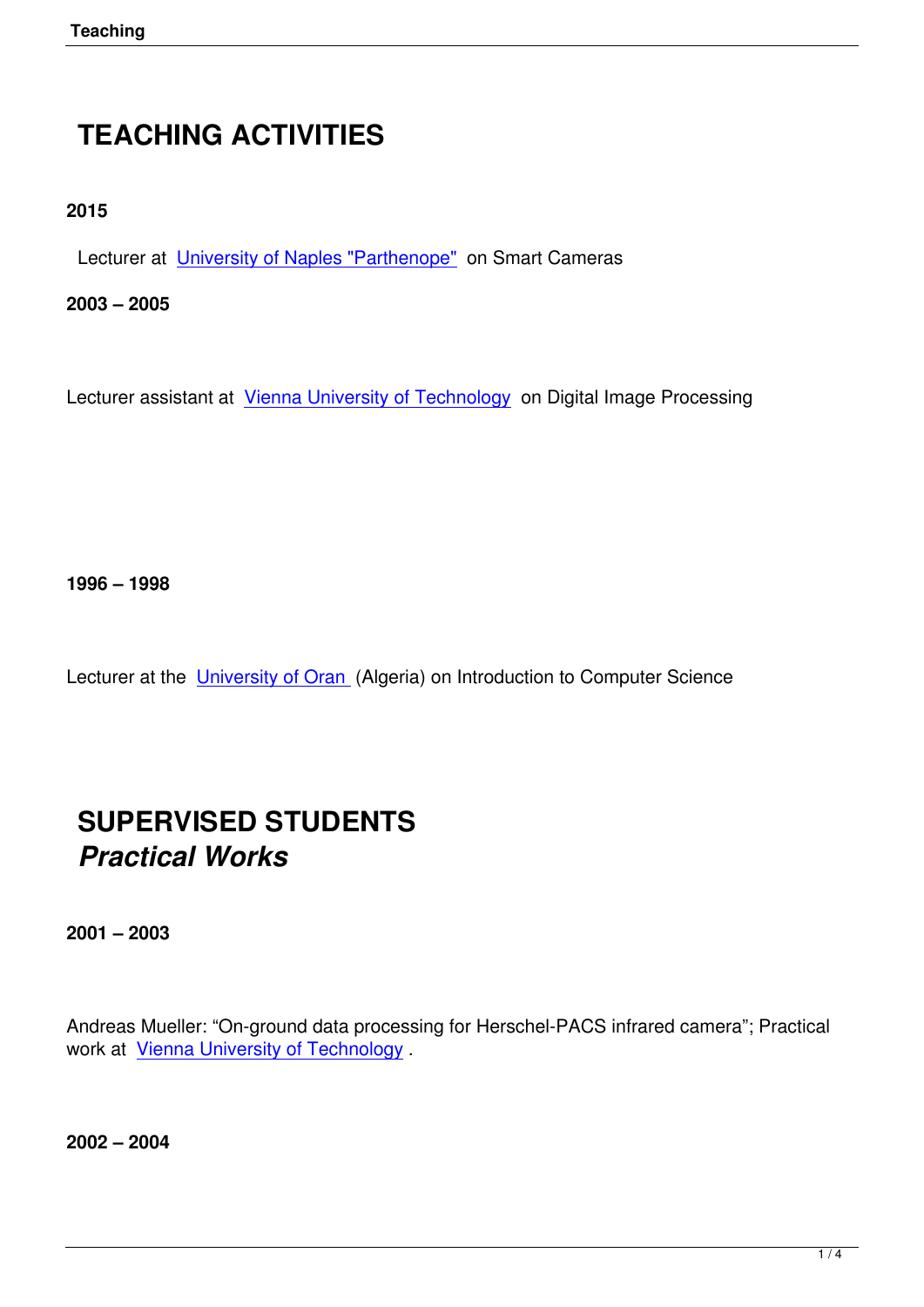Florian Schmitzberger: "On-board data compression for Herschel-PACS control data"; Practical work at Vienna University of Technology .

# *Bachelors*

**2003 – 2004**

Ernst Hirz: On-ground astronomical data processing. "A software tool for Herschel-PACS data decompression and analysis"; Bachelor degree at Vienna University of Technology .

**2013**

Lukas Wieshaider: "An Analysis of Secure Wireless Data Transmission for Intelligent Sensors in Crisis and Disaster management "; Bachelor degree at Vienna University of Applied Science Co-supervisor: M. Wittisch; (On-going)

### *[Masters](http://www.technikum-wien.at/)*

**2009 – 2010**

Peter Hamilton: "Algorithms for recognition of critical situations in ambient assisted living applications"; Master at Vienna University of Applied Science . Co-supervisor: C. Kollmitzer; Presentation 06/2010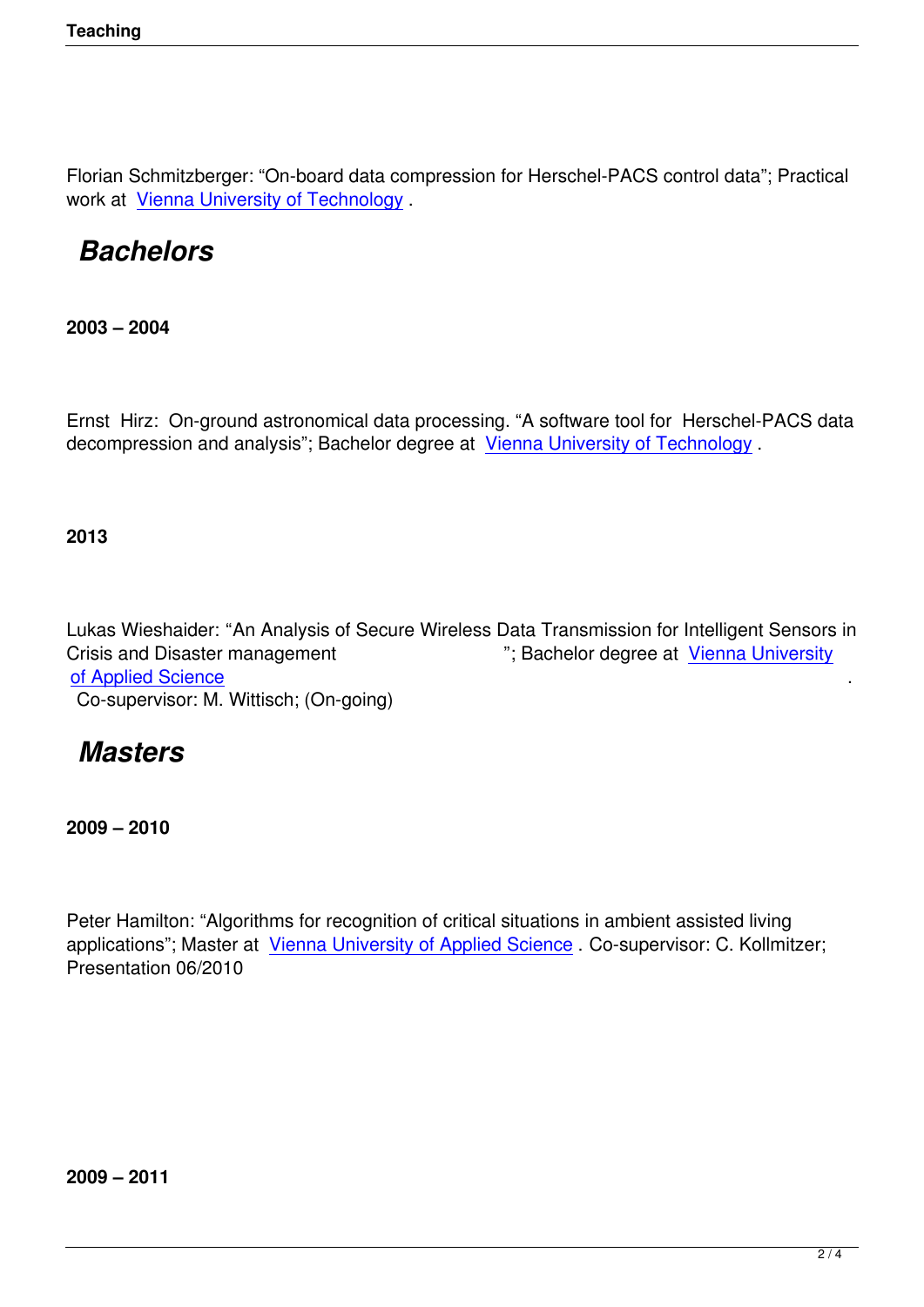Harald Reingruber: "Asynchronous stereo vision: a calibration method"; Master at at Vienna University of Technology

. Co-supervisor:R. Sablatnig; Presentation 10/2011

#### **2010 – 2011**

 Aneta Nowakowska: "Asynchronous stereo vision for fall detection: a learning approach"; Master at at Vienna University of Technology . Co-supervisor: R. Sablatnig; Presentation 01/2012

### **2010 – 2011**

 Manfred Mayerhofer: "Sensor and Data Fusion"; Master at Vienna University of Applied Science . Co-supervisor: F. Schmöllebeck; Presentation 09/2011

#### **2010 – 2011**

 Christoph Faustmann: "Smart Camera for Simultaneous Localization and Navigation of Robots"; Master at Vienna University of Applied Science . Co-supervisor: R. Ambrosch; Presentation 09/2011

#### **2010 – 2011**

.

 Georg Wiesmann: "Smart Camera for Indoor Monitoring and Activity Learning"; Master at Vi enna University of Applied Science

Co-supervisor: R. Ambrosch, S. Schraml; [Presentation 10/2011](http://www.technikum-wien.at/)

#### **2010 – 2011**

 Thomas Hahn: "Asynchronous Vision for Gesture Recognition"; Master at at Vienna University of Technology